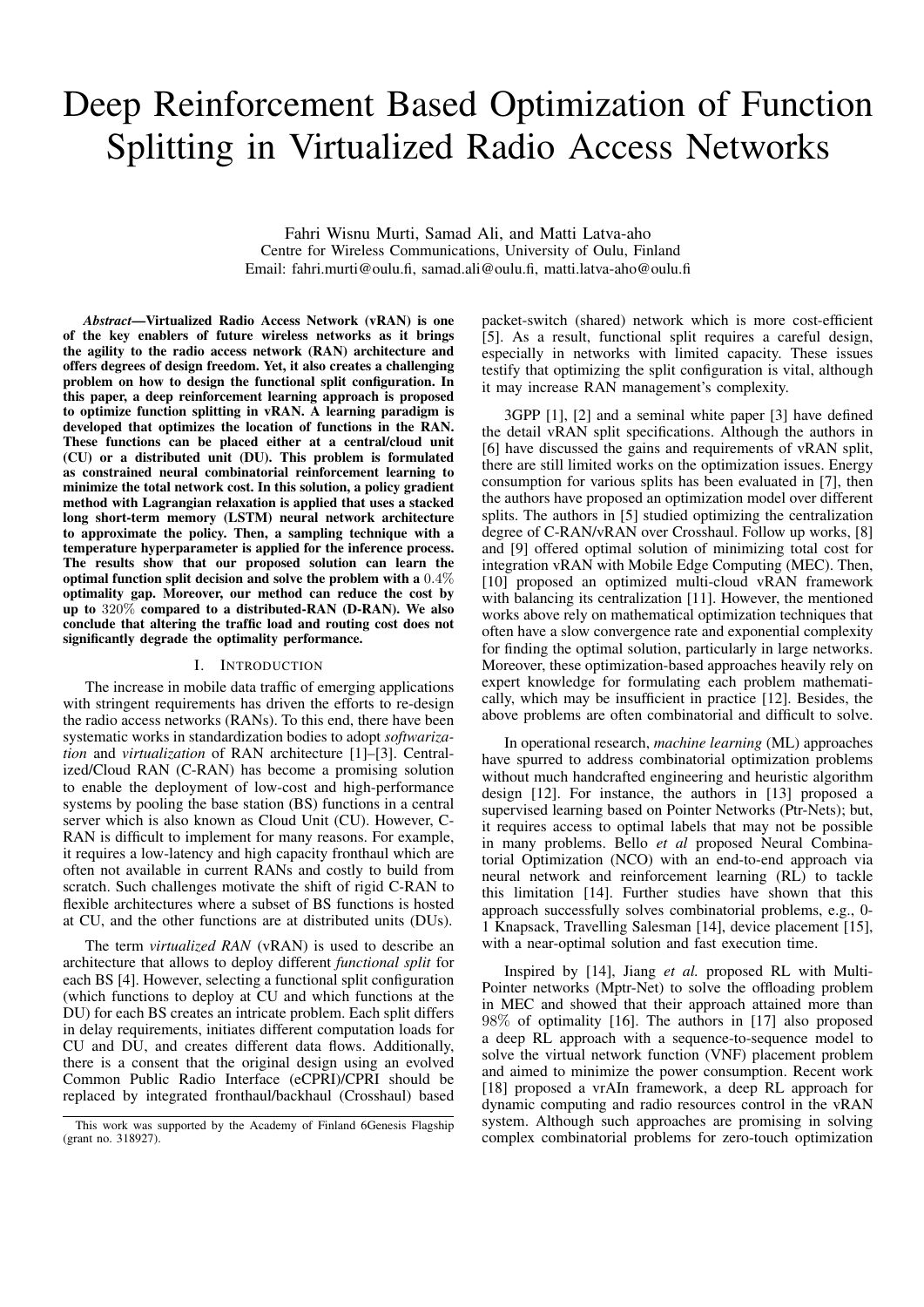in wireless network [19], [20], there is still no prior work to employ it for functional split optimization in vRAN.

Our goal is to develop a deep RL framework for zero-touch optimization of split configuration for each BS in a vRAN system. First, we formulate and present the vRAN splitting as an optimization problem to provide a better understanding of its objective and constraints. The resulting problem is an NP-hard with prohibitive complexity for a large network and real-time execution. Motivated by [14], [17], we formulate the problem above as constrained neural combinatorial reinforcement learning and develop a solution approach, namely DRLT-vRAN. It is worth noting that our approach requires minimal handcrafted engineering. It does not need to know the vRAN split problem mathematically, e.g., mathematical optimization-based approaches [8]–[11], or direct access to the optimal labeled data, e.g., supervised learning [21]. Instead, it learns from interaction with the environment that expects to receive the reward (total network cost) signal and Penalization (constraints violation). To the best of our knowledge, this is the first work using constrained deep RL paradigm to solve the functional split optimization in the vRAN system.

 $DRLT-vRAN$  aims to approximate the policy that optimizes the split configuration. It is tailored from a Policy Gradient [22] with Lagrangian relaxation method [17], [23] that uses a neural network architecture. The neural network architecture is a sequence-to-sequence model with attention mechanism, formed by encoder-decoder design, and based on stacked Long Short Term Memory (LSTM) networks [24], [25]. Also, a baseline estimator is separately trained in an auxiliary network to improve the policy further. Then, we use a searching strategy, which is a sampling technique with temperature hyperparameter, for the inference process [14].

We evaluate our approach in a synthetic network generated by the Waxman algorithm that highly represents a backhaul network [26]. The used system parameters are from a measurement-based 3GPP-compliant system model[10], [11]. To assess our approach's effectiveness, we compare it to the optimal value obtained from a Phyton-MIP solver<sup>1</sup>. Following our evalutions, DRLT-vRAN successfully learns the optimal function split decision, solves the problem with less than a  $0.4\%$  optimality gap, and saves the total network cost to  $320\%$ of D-RAN. Additionally, altering the traffic load and routing cost does not significantly degrade the optimality performance.

The rest of this paper is organized as follows. Section II presents the background and system model of vRAN. We formalize the vRAN split problem mathematically in Section III. Section IV describes our solution approach, DRLT-vRAN. We discuss our experiment results in Section V and finally conclude our work in Section VI.

## II. SYSTEM MODEL

Background. In C-RAN, all BS functions are at Base Band Unit (BBU), except RF layers at Radio Unit (RU). In the development, BBU functions are decoupled into CU and DU [2]. Hence, a BS consists of CU, DU, and RU. Fig 1 shows that a CU is typically a bigger server and placed in a central location, while DU is smaller and located near (or co-located) with RU. Table I describes the particular vRAN split options and their requirements.



Fig. 1: vRAN over Crosshaul. It has many degrees of design freedom by possibly hosting BS functions at CU or DU.

|                     | Split Flow (Mbps) Delay Req. (ms) |
|---------------------|-----------------------------------|
|                     | 30                                |
|                     |                                   |
| $1.02\lambda + 1.5$ |                                   |
|                     | J 25                              |

TABLE I: Flow and delay requirements (the traffic load is  $\lambda$  Mbps).

Our model refers to the standardization of 3GPP [1], [2] and seminal white paper [3], where each split has a different performance gain [6], [11]. Split 0: All functions are at DU, except the RF layer is at RU. It is a typical D-RAN setup. Split 1 (PDCP-RLC): RRC, PDCP, and upper layers are hosted at CU, while RLC, MAC, and PHY are at DU. It enables L3 and L2 operation at the same server. Split 2 (MAC-PHY): MAC and upper layers are at CU; PHY at DU. It allows improvement for CoMP by centralized HARQ. Split 3 (PHY-RF): All functions are at CU, except RF layers. It is a fully centralized version of vRAN, and gains powersaving and improved joint reception CoMP with uplink PHY level combining. Going from Split 1 to 3, more functions are hosted at CU. In addition to increasing network performance, a higher centralization level can lead to more cost-saving [11]. However, centralizing more functions increases the data load to be transferred to CU, going from  $\lambda$  in S0 to 2.5 Gbps in S3 for each BS, and has stricter delay requirements (Table I).

**RAN.** We model a vRAN architecture with a graph  $G =$  $(\mathcal{I}, \mathcal{E})$  where  $\mathcal I$  has a subsets  $\mathcal N$  of the N DUs, routers, and a CU (index 0). Each node is connected through a link of  $(i, j)$  with a set  $\mathcal{E}$ , and has capacity  $c_{ij}$  (Mbps) each. The DU-n is connected to  $\{0\}$  with a single path (e.g., shortest path)  $p_{n0}$ ; hence, we define  $r_{p_{n0}}$  as the amount of data flow (Mbps) is transferred and routed through path  $p_{n0} := \{(n, i_1), ..., (i_k, 0) : (i, j) \in \mathcal{E}\}\)$ . The BS functions are deployed in servers (DU or CU) using virtual machines (VMs). Each server has a processing capacity, i.e.,  $H_n$  for DU-n and  $H_0$  for CU. Naturally, a central server has a higher computational capacity and lower processing load (cycle/Mb/s). Hence, we define that  $H_0 \ge H_n$  and  $\rho_o^c \le \rho_o^d$ , where  $\rho_o^c$  and  $\rho_o^d$  are the computational processing load in result of deploying the split configuration  $o \in \{0, 1, 2, 3\}$  at CU and DU, respectively.

**Demand**  $\&$  **Cost**. We focus on the uplink transmission where  $\lambda_n$  (Mbps) is the aggregate data flow of DU-n to serve the users traffic; hence, there are  $N$  different flows in the network. We denote  $\alpha = (\alpha_n, n \in \mathcal{N})$  and  $\beta = (\beta_n, n \in \mathcal{N})$ as cost for instantiating the VM (monetary units) and the computing cost (monetary units/cycle) at DU-n, respectively, while  $\alpha_0$  and  $\beta_0$  are the respective cost for CU. We also have

<sup>1</sup>A mixed-integer programming solver (https://www.python-mip.com/)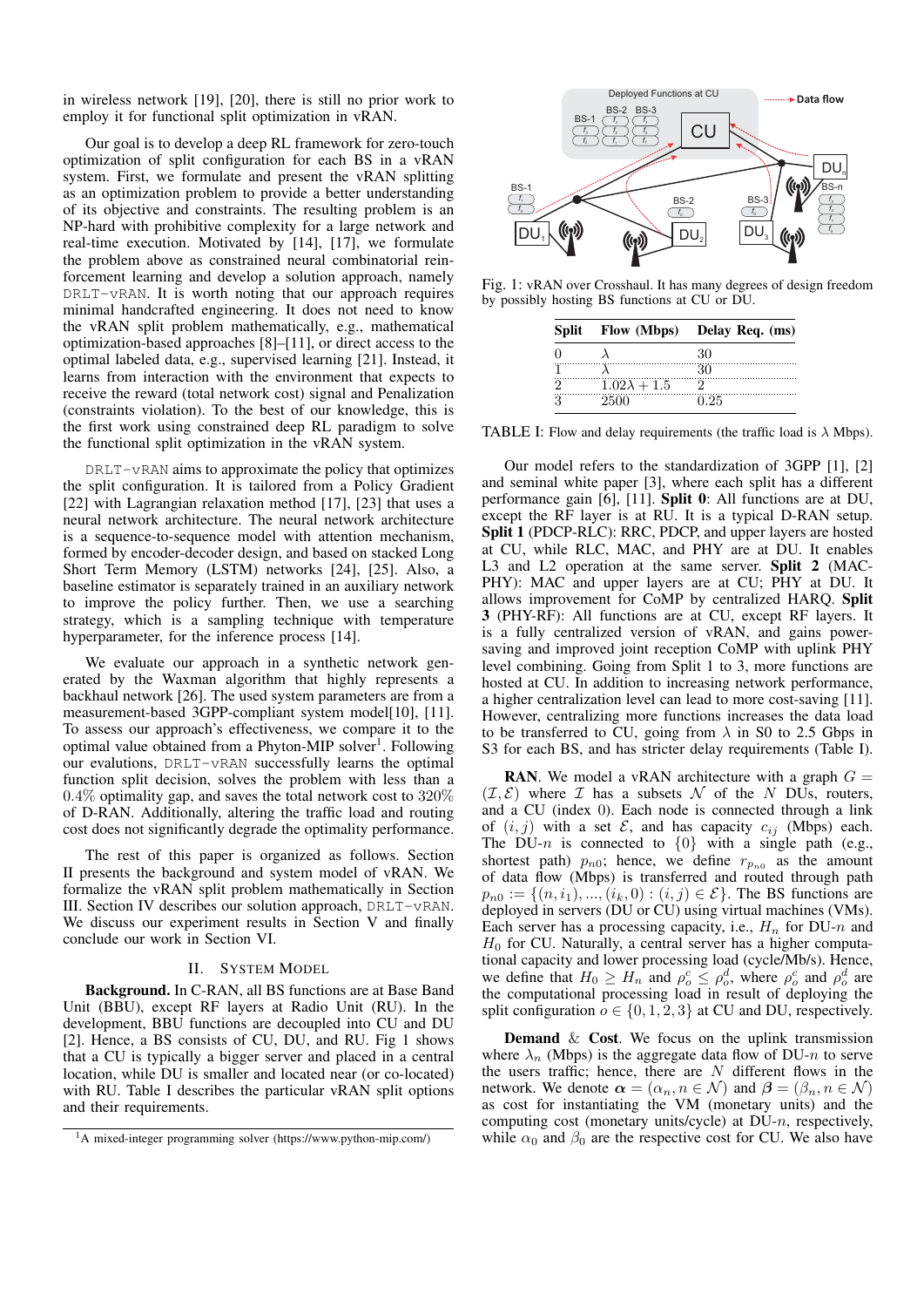a routing cost  $\zeta_{p_{n0}}$  (monetary units/Mbps) for each path  $p_{n0}$ . This cost arises from the network link are leased from third parties or the expenditures of maintaining the link.

Problem Statement. We have four choices of split configurations for each BS in vRAN. What is the best-deployed split configuration for each BS that minimizes the total network cost? The decision leads to interesting problems. Each configuration generates a different DU-CU data flow and has a distinct delay requirement. Executing more functions at CU is more efficient in terms of computing cost; however, it produces a higher load of crosshaul links. We also have delay processing and limited capacity for each server and network link.

#### III. FORMALIZATION OF VRAN SPLIT PROBLEM

The BS functions can be deployed at DU (for each BS) or pooled at CU according to the split configuration, see Table I. The configuration must respect to the *chain of functions*  $f_0 \rightarrow f_1 \rightarrow f_2 \rightarrow f_3$ . Thus, we define binary variable  $x_{on}$  as the decisions for deploying split  $o$  at DU-n. For instance,  $x_{0n} = 1$ is for deploying  $f_0, f_1, f_2, f_3$  (Split 0);  $x_{1n} = 1$  for  $f_0, f_1, f_2$ (Split 1);  $x_{2n} = 1$  for  $f_0, f_1$  (Split 2); or  $x_{3n} = 1$  for  $f_0$  (Split 3) at  $DU-n$ . We only deploy a single configuration for each BS. Therefore, the set of eligible split configuration is:

$$
\mathcal{X} = \left\{ \left. x_n \in \{0, 1\} \right| \sum_{o=0}^3 x_{on} = 1, \ \forall n \in \mathcal{N} \right\},\qquad(1)
$$

where  $x_n = (x_{on}, \forall o)$  and  $x = (x_n, \forall n)$ . The BS functions,  $f_1, f_2$  and  $f_3$ , are deployed in servers with VMs at each server. We have computational processing for CU and for each DU that must respect its capacity as:

$$
\sum_{n \in \mathcal{N}} \lambda_n \sum_{o=0}^{3} x_{on} \rho_o^c \le H_0,
$$
 (2)

$$
\lambda_n \sum_{o=0}^{3} x_{on} \rho_o^d \le H_n, \ \forall n \in \mathcal{N}.
$$
 (3)

**Data Flow** & **Delay.** Variable  $r_{p_{n0}}$  (Mbps) defines the amount of data flow (Mbps) are transferred through path  $p_{n0}$ . Hence, the flow must respect the link capacities:

$$
\sum_{n \in \mathcal{N}} r_{p_{n0}} I_{p_{n0}}^{ij} \le c_{ij}, \quad \forall (i, j) \in \mathcal{E}, \tag{4}
$$

where  $I_{p_{n0}}^{ij} \in \{0,1\}$  indicates whether the link  $(i, j)$  is used by path  $p_{n0}$ . Assuming a single path (e.g., shortest path), the amount of data flow depending on the split options is [8]:

$$
r_{p_{n0}} = \lambda_n (x_{0n} + x_{1n}) + x_{2n} (1.02\lambda_n + 1.5) + 2500 x_{3n}.
$$
 (5)

Lets denote  $d_{p_{n0}}$  is a delay incurred for routing to path  $p_{n0}$ from DU-n to  $CU$ . Each split configuration has to satisfy the respective delay requirement (Table I):

$$
x_{on}d_{p_{n0}} \le d_o^{\max}, \quad \forall o, \forall n \in \mathcal{N}.
$$
 (6)

#### *A. Objective Function*

We aim to minimize the total network cost consisting of the computational cost and routing cost. The computational cost of  $DU-n$  is:

$$
V_n(\boldsymbol{x}_n) = \alpha_n + \beta_n \lambda_n \sum_{o=0}^3 \rho_o^d x_{on}.
$$
 (7)

We also have a computing cost for CU:

$$
V_0(\boldsymbol{x}) = \sum_{n \in \mathcal{N}} \sum_{o=0}^3 x_{on} (\alpha_0 + \lambda_n \beta_0 \rho_o^c).
$$
 (8)

Then, the cost to route data flows from  $DU-n$  to CU is:

$$
U_{n0}(\boldsymbol{x}_n) = \zeta_{p_{n0}} r_n(\boldsymbol{x}) \tag{9}
$$

Finally, we have the total vRAN cost as:

$$
J(\boldsymbol{x}) = \sum_{n \in \mathcal{N}} \left( V_n(\boldsymbol{x}_n) + U_{n0}(\boldsymbol{x}_n) \right) + V_0(\boldsymbol{x}), \qquad (10)
$$

which leads to the following problem:

$$
\mathbb{P}: \underset{\mathbf{x} \in \mathcal{X}}{\text{minimize}} J(\mathbf{x})
$$
  
s.t  $(2) - (6)$ 

The formulated problem  $\mathbb P$  is an NP-hard <sup>2</sup>.

## IV. SOLUTION APPROACH: DRLT-VRAN

Inspired by [14], [17], we aim to solve vRAN split problem with deep RL (for training) and sampling technique with temperature hyperparameter (for inference process), namely DRLT-vRAN. In practice, our approach does not have to know the defined problem in Section III. Our agent interacts with the environment (vRAN) expecting to receive a reward (network cost) and penalization (constraints violation); then learn from this interaction to find the optimal solution.

We utilize Policy Gradient with Lagrangian relaxation method and use neural network architecture that will approximate the policy. Our agent receives input of set of BS functions  $\mathcal{F} = {\{\mathcal{F}_n\}}_{n=1}^N$  where  $\bar{\mathcal{F}}_n = {\{f_0, f_1, f_2, f_3\}}$  is a set of functions for BS-n. In the output, we have  $\mathcal{O} = \{o_n\}_{n=1}^N$  as a set of selected configuration for all BSs. It addresses the split configuration of BS-n with  $o_n \in \{0, 1, 2, 3\}$ . We use the neural network with weight parameter  $\hat{\theta}$  that infers a policy strategy  $\pi_{\theta}(\mathcal{O}|\mathcal{F}, \theta)$  to deploy the split configuration.

#### *A. Neural Network Architecture*

We use a sequence-to-sequence model with an attention mechanism, formed by encoder-decoder design, and based on stacked LSTM [24], [25]. Since our system has computational and link capacity, the BS input sequence order affects the solution. Hence, we also draw a batch of  $B$  i.i.d samples with different sequence order when training our model. Additionally, the attention gives information on how strongly the element of a sequence is correlated to each other; hence it allows to capture the characteristic of BSs.

Our neural network infers a solution policy strategy to deploy the function split configuration for all BS, given a sequence of BSs as an input  $\mathcal{F} = {\mathcal{F}_1, ..., \mathcal{F}_N}$ . The encoder read the entire input sequence to a fixed-length vector. Then, the decoder decides the functional split configuration of a BS at each step from an output function based on its own previous state combined with an attention over the encoder hidden states [25]. The decoder network hidden state is defined with a function:  $h_t = f(h_{t-1}, \bar{h}_{t-1}, c_t)$ . Our model also needs to derive a context vector  $c_t$  that captures relevant source information at each step  $t$  that helps predicting the current deployed split configuration. The main idea is to use attention

<sup>&</sup>lt;sup>2</sup>It is from the reduction of the Multidimensional Multiple-choice Knapsack Problem (MMKP), see also [9].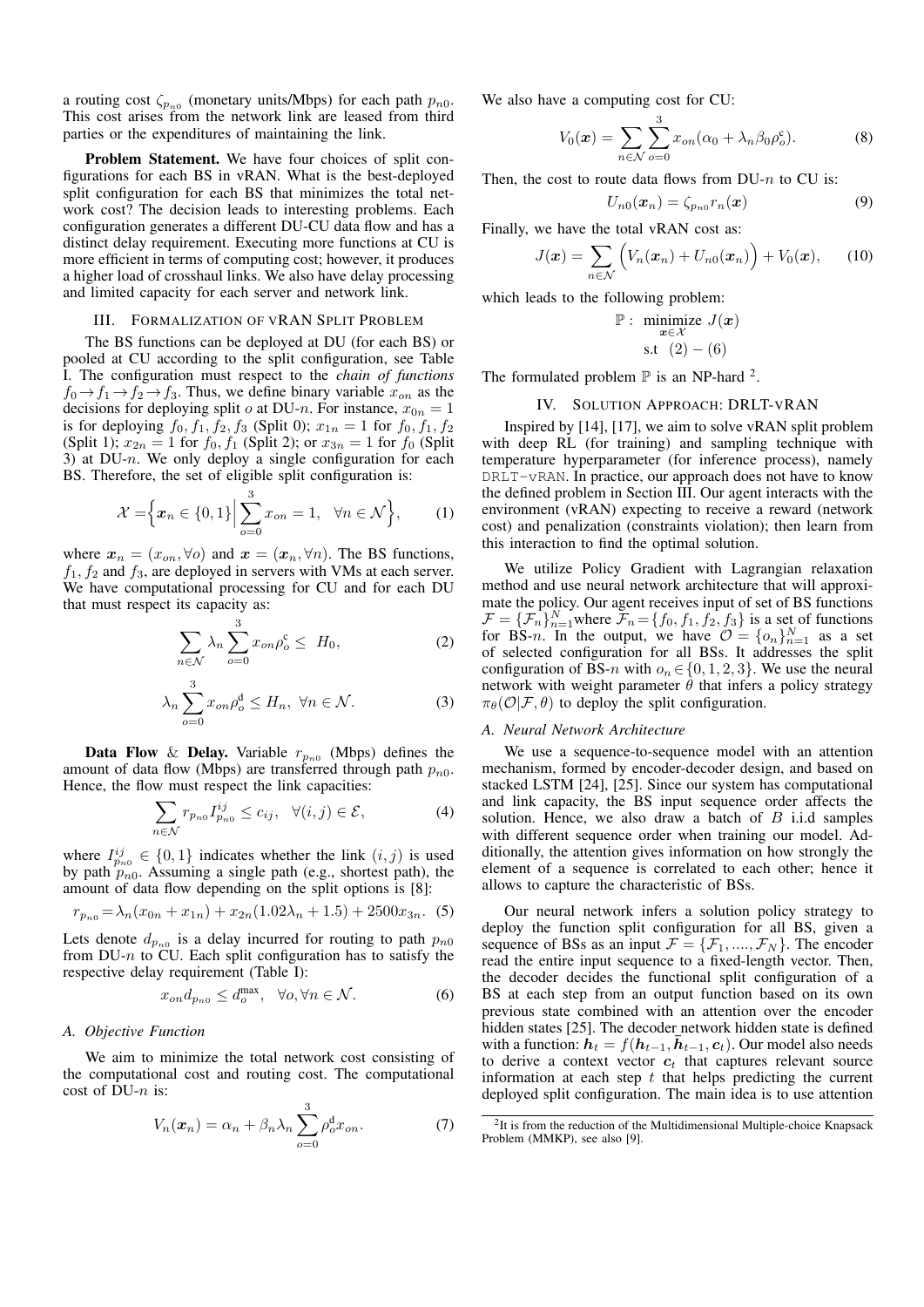|  |  | Algorithm 1: DRLT-VRAN Training |  |
|--|--|---------------------------------|--|
|--|--|---------------------------------|--|

| <b>Initialize:</b> $T(Num of epoch)$ , Agent and critic |                                                                                              |  |  |  |
|---------------------------------------------------------|----------------------------------------------------------------------------------------------|--|--|--|
|                                                         | (baseline) networks with params $\theta$ and $\theta_v$ .                                    |  |  |  |
| repeat<br>1                                             |                                                                                              |  |  |  |
| $\overline{2}$                                          | $\mathcal{F}^i$ ~ SampleInput $(\mathcal{F})$ $\forall i \in \{1, , B\}.$                    |  |  |  |
| $\overline{\mathbf{3}}$                                 | $\mathcal{O}^i$ ~ SampleSolution $(\pi_{\theta}(. \mathcal{F}))$ $\forall i \in \{1, , B\}.$ |  |  |  |
| $\overline{\mathbf{4}}$                                 | $b^j \leftarrow b_{\theta_n}(\mathcal{F}^j) \ \forall j \in \{1, , B\}$                      |  |  |  |
| 5                                                       | Compute $L(\mathcal{O}^i \mathcal{F}^i)$                                                     |  |  |  |
| 6                                                       | $g_{\theta} \leftarrow \nabla_{\theta} J_{L}^{\pi}(\theta)$ from Eq. (17)                    |  |  |  |
| 7                                                       | Compute $\overline{\mathcal{L}}(\theta_v)$ from Eq. (18)                                     |  |  |  |
| 8                                                       | $\theta \leftarrow \text{Adam}(\theta, g_{\theta})$ % Run Adam algorithm                     |  |  |  |
| $\boldsymbol{Q}$                                        | $\theta_v \leftarrow \text{Adam}(\theta_v, \mathcal{L}(\theta_v))$ % Run Adam algorithm      |  |  |  |
| 10 until                                                |                                                                                              |  |  |  |
|                                                         | 11 return $\theta, \theta_v$                                                                 |  |  |  |

where the context vector  $c_t$  takes consideration of all the hidden states of the encoder and the alignment vector  $a_t$  as:  $c_t = \sum_{k \in \mathcal{F}} a_{tk} \bar{h}_{k}$ . The alignment vector  $a_t$  has an equal size to the number of step on the source side. It can be calculated by comparing the current target hidden state  $h_t$  with each source hidden state  $\bar{h}_k$ , hence:  $a_{tk}$  = softmax(score $(h_t, \bar{h}_k)$ ), where the score function is defined from Bahdanau's additive style as:  $score(h_t, \bar{h}_k) = v_a^{\top}(\tanh(w_1 h_t + w_2 \bar{h}_k))$ , with  $\mathbf{v}_a^{\dagger} \in \mathbb{R}^n, \mathbf{w}_1 \in \mathbb{R}^{n \times n}$  and  $\mathbf{w}_2 \in \mathbb{R}^{n \times 2n}$  are the weight matrices, and  $n$  is the number of neural network layers.

#### *B. Policy Gradient with Constraints*

A Policy gradient method is applied to learn the parameters of the stochastic policy  $\pi_{\theta}(\mathcal{O}|\mathcal{F}, \theta)$ . It predicts the split configuration that minimizes the total cost by assigning a high probability to  $o_n$  for having a lower cost and a low probability for a higher cost. Our neural network uses the chain rule for factorizing the output probability:

$$
\pi_{\theta}(\mathcal{O}|\mathcal{F}, \theta) = \prod_{n=1}^{N} \pi_{\theta}(o_n|o_{( (11)
$$

We define the objective of  $\mathbb P$  as an expected reward that is obtained for every vector of weight  $\theta$ . Hence, the expected cost  $J$  in associated with the selected configuration given by BS- $n$  functions is:

$$
J^{\pi}(\theta|\mathcal{F}_n) = \mathop{\mathbb{E}}_{o_n \sim \pi(.|\mathcal{F}_n)}[J(o_n)],\tag{12}
$$

and we have the expected of total operating cost of all BS:

$$
J^{\pi}(\theta) = \mathop{\mathbb{E}}_{o_n \sim \mathcal{O}}[J(\theta|\mathcal{O})].
$$
 (13)

Our system model has constraints of delay requirements, computational, and link capacities; hence, we define  $J_C^{\pi}(\theta)$ as a function of constraint dissatisfaction to capture the penalization that the environment returns for violating the constraint requirements. Our original problem turns to a primal problem:

$$
\mathbb{P}_{1P}: \min_{\pi \sim \Pi} J^{\pi}(\theta); \text{ s.t. } J_C^{\pi}(\theta) \leq 0.
$$

Then, we reformulate  $\mathbb{P}_{1P}$  to unconstraied problem with Lagrange relaxation and penalize the unfeasible solution because of constrains violation, following approach in [17], [23]. Hence, we have the dual function:

$$
g(\boldsymbol{\mu}) = \min_{\theta} J_L^{\pi}(\boldsymbol{\mu}, \theta) = \min_{\theta} J^{\pi}(\theta) + \boldsymbol{\mu} J_C^{\pi}(\theta)
$$

$$
= \min_{\theta} J^{\pi}(\theta) + J_{\zeta}^{\pi}(\xi) \qquad (14)
$$

where  $J_L^{\pi}(\mu, \theta)$  and  $J_{\zeta}^{\pi}(\xi)$  are the Lagrange objective function and the expected penalization, respectively. The expected penalization is defined with a weighed sum of all expectations of constraint dissatisfactions. Finally, we define the dual problem:

$$
\mathbb{P}_{1D}: \ \max_{\mu} \ g(\mu).
$$

The weight parameter  $\theta$  that optimizes the objective can be computed by using Monte-Carlo Policy Gradient (REINFORCE) with baseline estimation:

$$
\theta_{k+1} = \theta_k + \alpha \nabla_{\theta} J_L^{\pi}(\theta), \qquad (15)
$$

where the gradient is calculated with log-likelihood method:

$$
\nabla_{\theta} J_L^{\pi}(\theta) = \mathop{\mathbb{E}}_{\mathcal{O} \sim \pi_{\theta}(.|\mathcal{F})} [L(\mathcal{O}|\mathcal{F}) \ \nabla_{\theta} \log \pi_{\theta}(\mathcal{O}|\mathcal{F})]. \tag{16}
$$

 $L(\mathcal{O}|\mathcal{F})$  is the total cost with penalization. This cost consists of the total cost and the weighted sum of penalization:  $L(\mathcal{O}|\mathcal{F}) =$  $J(\mathcal{O}|\mathcal{F})+\xi(\mathcal{O}|\mathcal{F})$ , where  $J(\mathcal{O}|\mathcal{F})$  is the total operating cost in each iteration and  $\xi(\mathcal{O}|\mathcal{F}) = \mu \dot{C}(\mathcal{O}|\mathcal{F})$  is the weighted sum of constraint dissatisfaction of  $C(\mathcal{O}|\mathcal{F})$ . Next, we use Monte-Carlo sampling to approximate the gradient by drawing  $B$  i.i.d samples  $\mathcal{F}^1, ..., \mathcal{F}^B \sim \mathcal{F}$ ; hence, the gradient turns to:

$$
\nabla_{\theta} J_L^{\pi}(\theta) \approx \frac{1}{B} \sum_{i=1}^{B} \Big( L(\mathcal{O}^i | \mathcal{F}^i) - b_{\theta_v}(\mathcal{F}^i) \Big) \nabla_{\theta} \log \pi_{\theta}(\mathcal{O}^i | \mathcal{F}^i). (17)
$$

The baseline choice can be from an exponential moving average of the reward over the time that captures the improving policy in training. Although it succeeds in the Christofides algorithm, it does not perform well because it can not differentiate between different input [14]. To this end, we use a parametric baseline  $b_{\theta_v}$  to estimate the expected total cost with penalization  $\mathbb{E}_{\mathcal{O}\sim\pi(.|\mathcal{F})}L(\mathcal{O}|\mathcal{F})$  that typically improves learning performance. We train the baseline in an auxiliary network built from an LSTM encoder connected to a multilayer perceptron output layer similar to [17]. The auxiliary network (parameterized by  $\theta_v$ ) that learns the expected cost with penalization by the current policy  $\pi_{\theta}$  from given input F, is trained with stochastic gradient descent. It employs a mean squared error (MSE) objective, calculated from its prediction  $b_{\theta_v}$  and the actual cost with penalization, and sampled by the most recent policy (obtained from the environment). Finally, we formulate the auxiliary objective:

$$
\mathcal{L}(\theta_v) = \frac{1}{B} \sum_{i=1}^{B} \left\| b_{\theta_v}(\mathcal{F}^i) - L(\mathcal{O}^i|\mathcal{F}^i) \right\|_2^2, \quad (18)
$$

and summarize our approach in Algorithm 1.

#### *C. Searching Strategy*

We use the DRLT-vRAN training model to predict the solution. We utilize a search strategy in the test, particularly a sampling technique with a temperature hyperparameter [14]. It considers multiple candidate solutions, then infers the best solution. The approach is to sample candidate solutions from stochastic policy, then select the split configuration with the lowest total cost. A temperature hyperparameter controls the diversity of the sampling to attain an improvement in finding the best solution. The detailed algorithm is described in [14].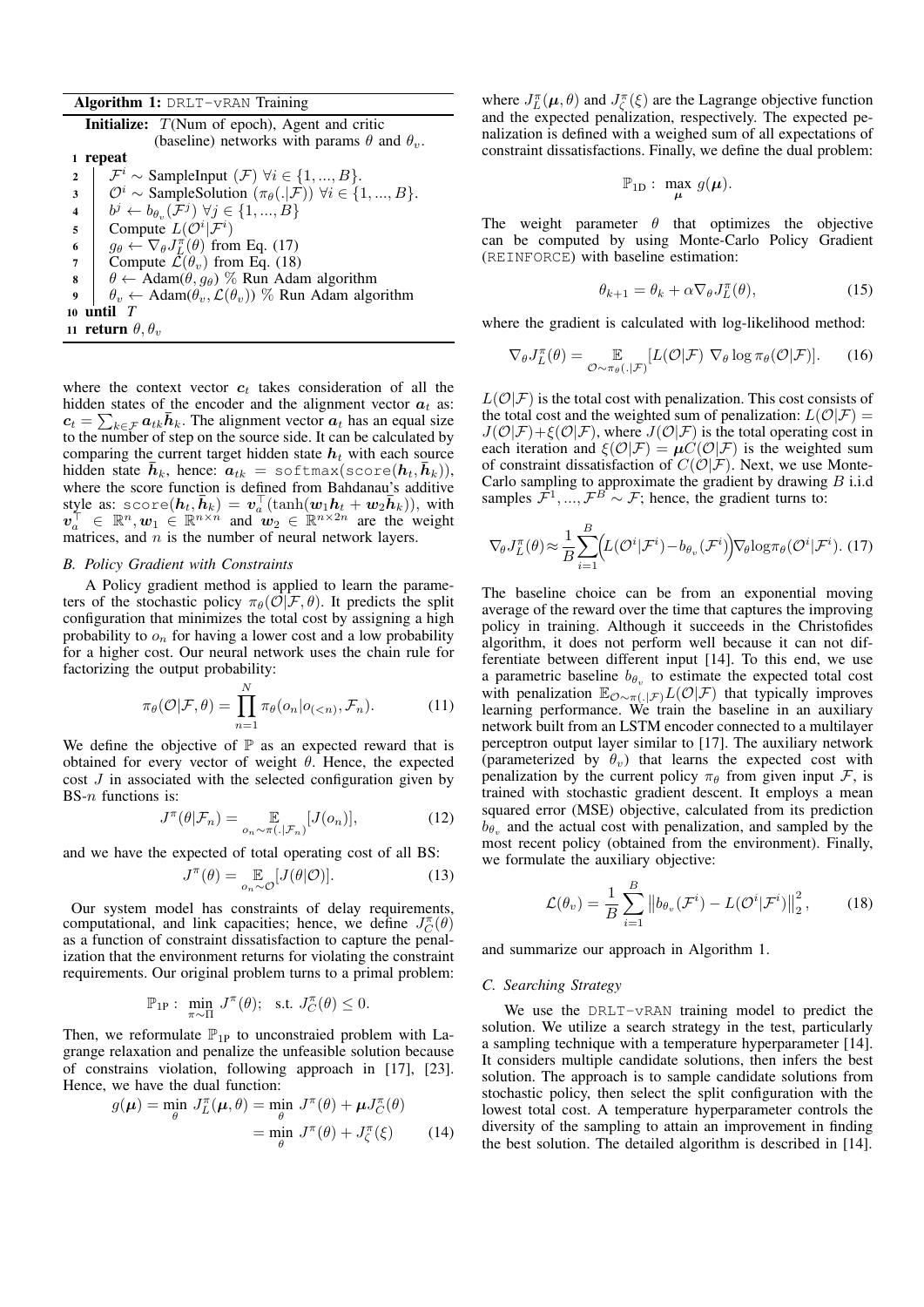

Fig. 2: RAN dist. eCDF of (a) per-link capacity; (b) per-path latency.



Fig. 3: **DRLT-vRAN** training. Results of training R1.

#### V. RESULTS AND DISCUSSION

In this section, we conduct several experiments to evaluate DRLT-vRAN using a synthetic network. We aim to examine: *(i)* the behaviour of DRLT-vRAN during training process, *(ii)* the accuracy of DRLT-vRAN and the searching strategy to infer the best solution over feasible solutions, w.r.t *(iii)* different traffic loads and routing costs.

## *A. Environment & Experiment Setup*

We use a synthetic RAN  $(R1)$  to evaluate DRLT-vRAN. R1 is generated using Waxman algorithm [26] with parameters such as link probability ( $\alpha$ ) and edge length control ( $\beta$ ). These respective parameters  $(\alpha, \beta)$  are set to  $(0.5, 0.1)$ . R1 has 100 nodes consisting of 1 CU and 99 DUs. R1 differs in parameters, e.g., location, link capacity, weighted link, delay. The link capacity and path delay vary to 100 Gbps and  $3658.61 \mu s$ , respectively. Finally, we visualize our RAN distributions with eCDF in Fig. 2.

In this experiment, all system parameters correspond to testbed measurements of previous studies [8]–[11], [27]. We assume a high load scenario  $\lambda_n = 150$  Mbps for every DU<sup>3</sup> . We use an Intel Haswell i7-4770 3.40GHz CPU as the *reference core*, and set the maximum computing capacity to 75 RCs for CU and 7.5 RCs for each DU. Each split configuration  $o \in \{0, 1, 2, 3\}$  inccurs computational load  $\rho_o^d = \{0.05, 0.04, 0.00325, 0\}$  RCs per Mbps for DU and  $\rho_o^c =$  $\{0, 0.001, 0.00175, 0.05\}$  RCs per Mbps for CU, respectively. The VM instantiation cost of CU is a half of DU ( $\alpha_0 = \alpha_n/2$ ) and the processing cost is set to  $\beta_0 = 0.017\beta_n$ . Finally, the routing cost per path depends the cost of per selected link

where it comes from randomly generated [0, 1] per Gbps for each  $link<sup>4</sup>$ .

Our learning rate is initially set to 0.0001 (agent) and 0.005 (baseline) with the batch size: 128. Our neural network has the number of layers, hidden dimension, and embedding size with 1, 32, and 32, respectively. We scale all weighted paths and traffic loads randomly with uniform distribution  $[0, 1]$  as in [14]. Then, we generate three models (*RL-pretained*) as an output of our training with 15000 epochs each. The training is performed with Tensorflow 1.15.3 and Python 3.7.4.

## *B. Training Analysis*

Fig. 3 visualizes the training behaviour of DRLT-vRAN. We found some values for the cost of penalization at the beginning of the training. This behavior occurs because DRLT-vRAN tries to find the solution but it violates the constraint sets (e.g., latency, bandwidth, computation); hence it receives additional cost for penalization. It also shows that there is a significant difference in the vRAN cost  $(J^{\pi}(\theta))$ compared to the Lagrangian cost  $(J_L(\mu, \theta))$ . This fact describes that our agent receives a high penalization from the environment R1. It is proven that R1 has several large path delays and small link capacities. Our agent learns to improve its policy by focusing on penalization first and then correcting its weights via stochastic gradient descent. It explains how the vRAN cost increases (focusing on reducing penalization cost) and adjusting as the training process goes. Then, we have the Lagrangian cost  $(J_L(\mu, \theta))$  that considers both vRAN and penalization cost. It describes how our agent tries to minimize the primal problem  $\mathbb{P}_{1}$  through the dual problem  $\mathbb{P}_{1D}$ . When our agent finally dismisses the penalization cost, the Lagrangian cost becomes equal to the vRAN cost. The minibatch loss decreases to near zero after several epochs as our agent improves the policy. Finally, our agent learns until it finds the local minima, or saddle point, or ends by reaching the number of epochs.

Findings: *1) Our agent improves its policy by focusing on the penalization; then, it adjusts its weight as the training goes. 2) The Lagrangian cost is decreasing, then turns equal to the vRAN cost as all constraints are satisfied.*

## *C. Impact of Load and Routing Cost*

This part studies the impact of altering system parameters, e.g., cost and traffic load, to DRLT-vRAN, then compared it to the optimal solution<sup>5</sup>. This evaluation is conducted using pretrained models as results of DRLT-vRAN training and search strategy for the inference process. Firstly, we consider traffic loads within a range  $\lambda_n = [10, 150]$  Mbps and use the original routing cost of R1. Then, we change the scale of routing cost, i.e., increasing or decreasing the leasing agreement's price, maintenance, etc., within a range  $[0.1, 1]$  and using default traffic load  $\lambda_n = 150$  Mbps. We also benchmark to two extremes of RAN setups, fully D-RAN and C-RAN<sup>6</sup>.

<sup>&</sup>lt;sup>3</sup>This setting is based on 1 user/TTI,  $2 \times 2$  MIMO, 20 Mhz (100 PRB), 2 TBs of 75376 bits/subframe and IP MTU 1500B.

<sup>&</sup>lt;sup>4</sup>A link with a routing cost of 1 monetary unit per Mbps means having the same cost as a DU computing cost. We consider a cheap routing cost with a range of  $0.0001 - 0.001 \times$  of DU computing cost for each link.

<sup>5</sup>We use the term *optimality gap* to define our solution's error compared to the optimal value obtained from Python-MIP Solver.

<sup>&</sup>lt;sup>6</sup>We practically can not implement C-RAN because our RAN does not meet the constraint requirements of delay, bandwidth, and CU capacity, to deploy C-RAN. The presented C-RAN in Figs. 4 is just for benchmarking, hence we also do not consider the penalization cost (constrains violation) for this case.